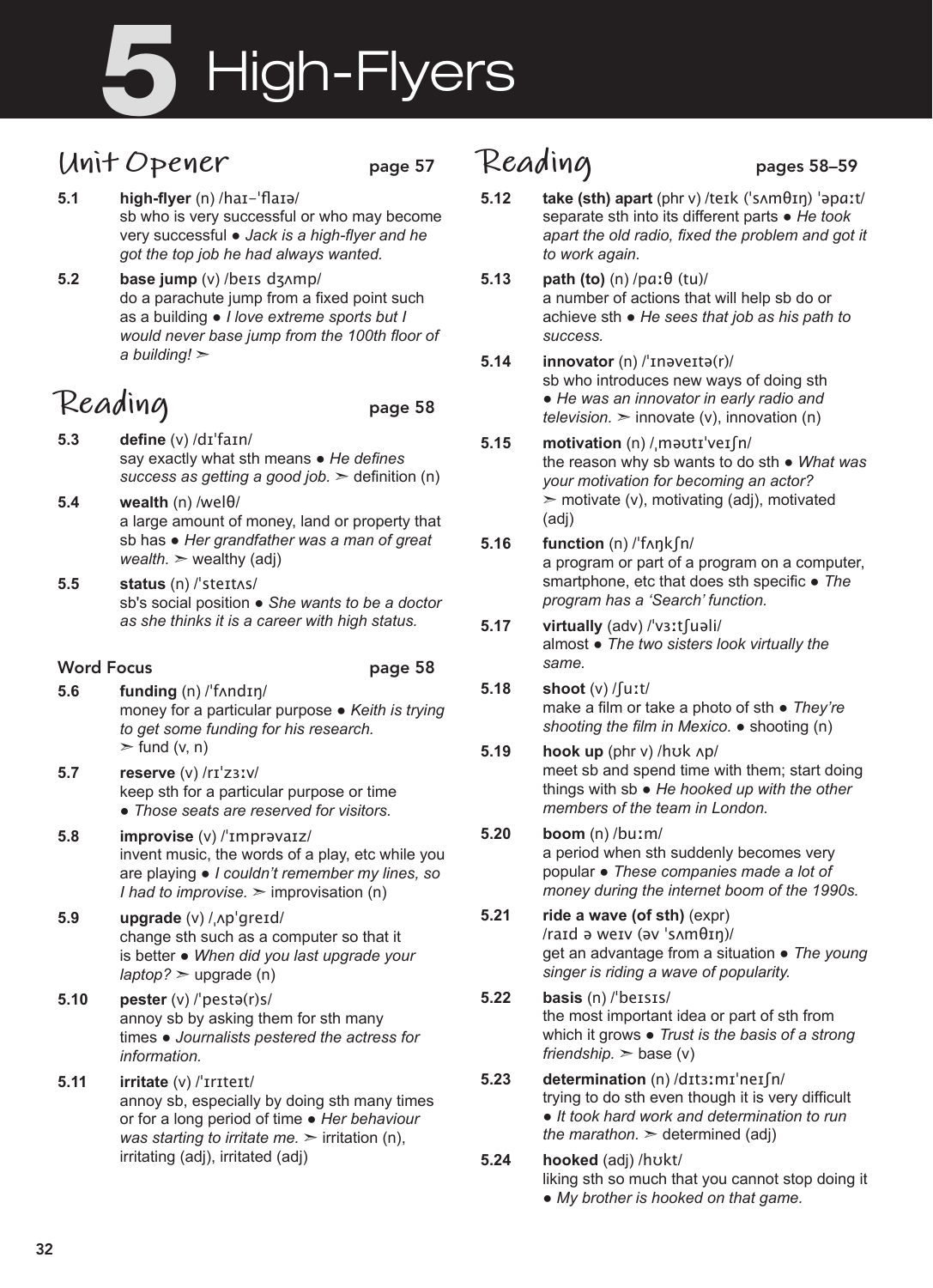- **5.25 solo** (adv) /ˈsəʊləʊ/ done alone by one person only ● *You must be daring to fly solo around the world.*
- **5.26 supplies** (pl n) /səˈplaɪz/ things such as food, medicine, etc that you need to live or in order to do a particular activity ● *They keep their food and other*  supplies over there.  $>$  supply (v)
- **5.27 accomplishment** (n) /əˈkʌmplɪʃmənt/ sth that is successful, or that is achieved after a lot of work ● *Passing your final medical exams was a great accomplishment.*   $\geq$  accomplish (v)
- **5.28 extended family** (n) /ɪkˈstendɪd ˈfæməli/ a family that includes grandparents, aunts, uncles, cousins, etc ● *Her neighbours, friends and extended family members were all invited to the party.*
- **5.29 rehearsal** (n) /rɪˈhɜːsl/ a time when you practise a play, piece of music, etc before you perform in front of other people ● *We missed most of the rehearsals for the school play.*  $>$  rehearse (v)
- **5.30 motivated** (adj) /ˈməʊtɪveɪtɪd/ very keen to do sth because you find it interesting or exciting ● *The young pupils were motivated to try because their teacher gave them stickers for good marks.*  $\geq$  motivation (n)
- **5.31 accomplished** (adj) /əˈkʌmplɪʃt/ talented ● *Maria Callas was an accomplished opera singer.* ➣ accomplish (v), accomplishment (n*)*

#### **Vocabulary** page 60

- 
- **5.32 best-selling** (adj) /best-ˈselɪŋ/ popular and bought by many people ● *J.K. Rowling wrote the best-selling Harry Potter books.* ➣ best-seller (n)
- **5.33 devoted** (adj) /dɪˈvəʊtɪd/ loving or caring about sth or sb very much ● *Judy is a devoted nurse who really cares about the sick people she looks after.*   $\geq$  devote (v), devotion (n)
- **5.34 failure** (n) /ˈfeɪljə/ lack of success ● *His failure to get into music school was a great disappointment.* ➣ fail (v)
- **5.35 overcome** (v) /əʊvəˈkʌm/ manage to deal with (a problem) ● *He overcame his problems and succeeded in his career.*
- **5.36 medal** (n) /ˈmedl/ a metal disc given as a prize or award in a competition ● *The athlete came first and was given a gold medal.*
- **5.37 cup** (n) /kʌp/ a silver, gold, etc container that you get for winning a sport ● *They won the World Cup in 2014.*

**5.38 loss** (n) /lɒs/

the money a person, company, etc loses when they spend more than they earn ● *The company made a loss of £40,000 last year.*  $\ge$  lose (v)

✎ Opp: profit

- **5.39 fortune** (n) /ˈfɔːʧuːn/ a lot of money and possessions ● *Many Hollywood actors are paid millions of dollars and quickly make a fortune.*
- **5.40 profit** (n) /ˈprɒfɪt/ money you get from selling sth for more than it cost ● *The company produces laptops which cost about £300 and then sells them at £1,000, making a profit of about £700 on each one.*   $\triangleright$  profit (v), profitable (adj)
- **5.41 property** (n) /ˈprɒpəti/ a building and/or land ● *He began buying houses over thirty years ago and now owns a lot of property.*
- **5.42 jewellery** (n) /ˈʤuːəlri/ ornaments you wear like earrings, rings, necklaces etc ● *She wore a lot of gold jewellery to show she was rich.*
- **5.43 possession** (n) /pəˈzeʃnz/ sth that belongs to you ● *Their home and all of their possessions were destroyed in the fire.*   $>$  possess (v)
- **5.44 valuable** (adj) /ˈvæljʊəbl/ worth a lot of money ● *This painting by Picasso is very valuable and will be sold for millions of euros.*  $\geq$  value (n, v)
- **5.45 stubborn** (adj) /ˈstʌbən/ determined not to change your opinion, ideas, plans, etc ● *Andy is so stubborn that he has refused to go to the party with me.*   $\ge$  stubbornness (n)
- **5.46 blockbuster** (n) /ˈblɒkbʌstə/ a very successful film ● *We saw the latest blockbuster and we liked it very much.*
- **5.47 flop** (n) /flɒp/ a film, play, etc that is not successful ● *The film* Catwoman *was a flop.* ➣ flop (v)
- **5.48 record-breaker** (n) /ˈrekɔːd-ˈbreɪkə/ sth which breaks a record by being the best, longest, most profitable, etc ● *That jump is the highest ever and is a record-breaker!*
- **5.49 worship** (v) /ˈwɜːʃɪp/ love and admire sb very much ● *It's silly to worship celebrities because I don't think they do anything important.* ➣ worship (n)

#### **5.50 idolise** (v) /ˈaɪdəlaɪz/ love and admire sb and think they are perfect ● *Dave idolises the footballer Lionel Messi and wants to be like him one day.*  $\geq$  idol (n)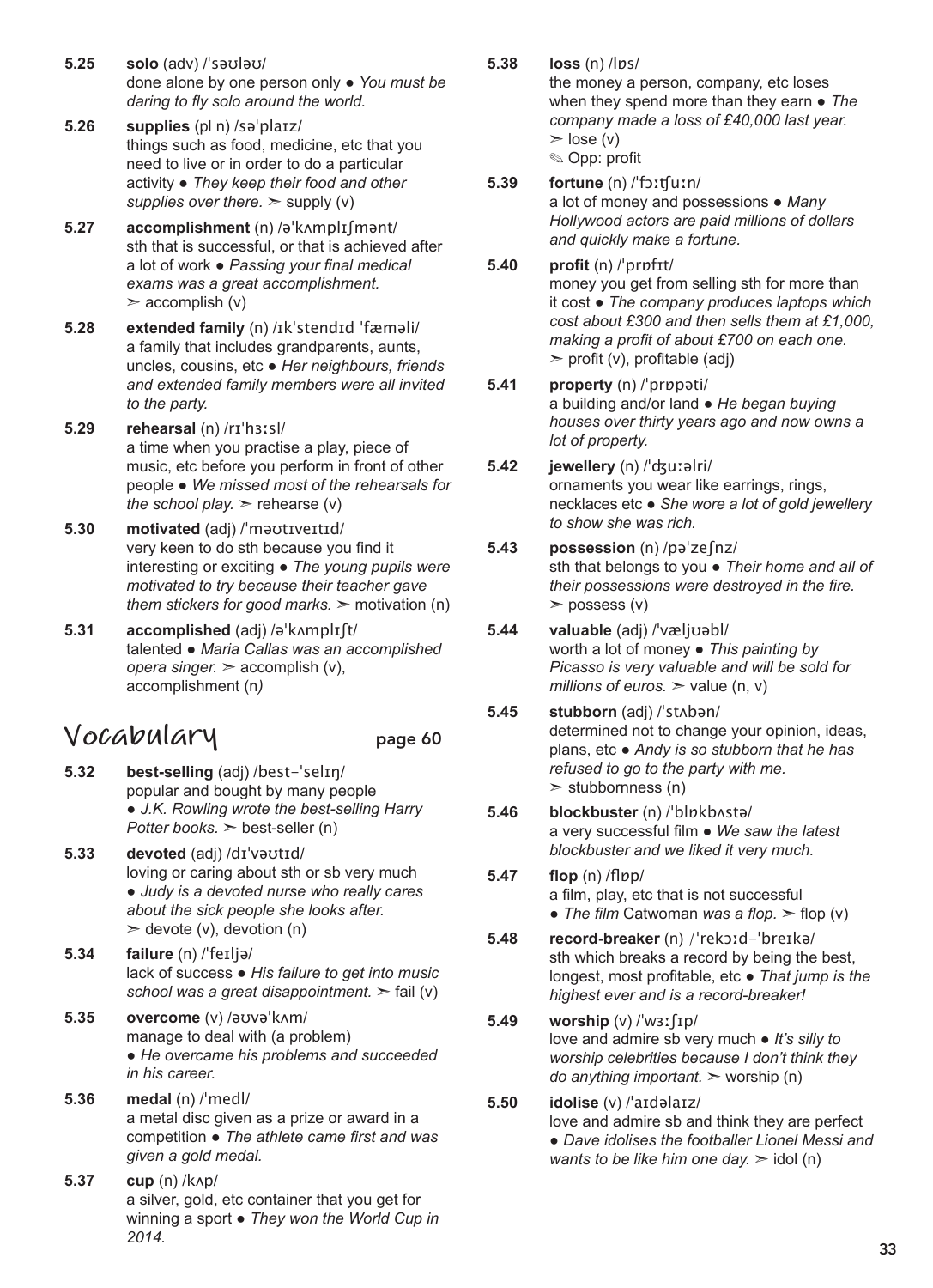- **5.51 envy** (v) /ˈenvi/ wish you had sb else's possessions, abilities etc ● *Sally envied her brother's success and secretly wished he had failed.*   $\geq$  envy (n), envious (adj)
- **5.52 self-confident** (adj) /self-ˈkɒnfɪdənt/ sure of yourself ● *She is a self-confident person and is happy to talk to groups of people.* ➣ self-confidence (n)
- **5.53 arrogant** (adj) /ˈærəgənt/ believing you are better or more important than other people ● *The arrogant singer talked about how great he was during the whole*   $interview.$   $\ge$  arrogance (n)
- **5.54 modest** (adj) /ˈmɒdɪst/ not talking too much about yourself or being too proud of yourself ● *As a modest person, she never talks about all the money she gives to the poor.*  $\geq$  modesty (n)
- **5.55 flawless** (adj) /ˈflɔːləs/ perfect ● *This antique vase is flawless; it's in perfect condition.* ➣ flaw (v, n) ✎ Opp: flawed
- **5.56 faulty** (adj) /ˈfɔːlti/ not made correctly; not working properly ● *The remote control is faulty and I can't change the channels on the TV.*  $>$  fault (n)
- **5.57 infamous** (adj) /ˈɪnfəməs/ well-known for a bad reason ● *The infamous criminal Jack the Ripper attacked and murdered women in London.*
- **5.58 celebrated** (adj) /ˈselɪbreɪtɪd/ famous for a special quality or ability ● *We went to a concert to listen to the celebrated singer George Dalaras.*
- **5.59 renowned** (adj) /rɪˈnaʊnd/ famous for sth ● *Steven Spielberg is renowned for his films.*
- **5.60 swearing in ceremony** (expr) /ˈsweərɪŋ ɪn ˈserəməni/ a ceremony in which sb with a new public position promises to do their duty well ● *People from all over the world watched the swearing in ceremony of Barack Obama, the first black president of the USA.*
- **5.61 talk show host** (n) /tɔːlk ʃəʊ həʊst/ sb who talks to the guests on a television show in which famous people answer questions about themselves ● *The talk show host announced that his special guest that day would be Lady Gaga!*
- **5.62 tiring** (adj) /ˈtaɪərɪŋ/ making you feel tired ● *It was a tiring journey.*   $\ge$  tired, tireless (adj)
- **5.63 tireless** (adj) /ˈtaɪələs/ working hard without stopping ● *Chris is a tireless worker.* ➣ tired, tiring (adj)
- **5.64 philanthropist** (n) /fɪˈlænθrəpɪst/ a rich person who gives a lot of money to help poor people ● *Marianna Vardinoyanni is a philanthropist and has done a lot for children who have cancer.*
- **5.65 rags to riches story** (expr) /rægz tə ˈrɪʧɪz ˈstɔːri/ a story about sb who becomes very rich after starting life very poor ● *Madonna's life is a rags to riches story as she started out with nothing and now has a fortune.*
- **5.66 set (my) mind to** (expr) /set (maɪ) maɪnd tuː/ decide you want to achieve sth and try hard to do it ● *If you want to go to university, you must set your mind to it.*
- **5.67 poverty** (n) /ˈpɒvəti/ the state of being very poor ● *There is a lot of poverty in the developing world where people have no money at all.*
- **5.68 influential** (adj) /ɪnflʊˈenʃl/ able to change the way people think and behave ● *Antonis Kanakis is an influential celebrity whose opinions are listened to by young people.*  $\geq$  influence (v, n)
- **5.69 leading** (adj) /ˈliːdɪŋ/ the most important; the best ● *Albert Einstein was the leading physicist of the twentieth century.*  $>$  lead (v)
- **5.70 raise** (v) /reɪz/ bring up; look after a child until they grow up ● *She raised three children and she's proud of them.*
- **5.71 rundown** (adj) /rʌnˈdaʊn/ in poor condition ● *In Rio de Janeiro, there are rundown areas called favelas where the poor people live.*
- **5.72 inner-city** (adj) /ˈɪnə-ˈsɪti/ near the middle of a city where poor people live ● *The inner-city area near Omonia in Athens has got a lot of crime and poverty.*
- **5.73 hardship** (n) /ˈhɑːdʃɪp/ difficulties ● *When he lost his job, he faced a lot of hardship because he had very little money.*
- **5.74 apparent** (adj) /əˈpærənt/ clear ● *It was soon apparent to the film director that the young actor was going to be a success.*   $\geq$  apparently (adv)
- **5.75 climb up the ladder of success** (expr) /klaɪm ʌp ðə ˈlædə əv sʌkˈses/ do well and become successful ● *Barack Obama climbed up the ladder of success to become president of the USA.*
- **5.76 speedy** (adj) /ˈspiːdi/ very quick ● *Grandma's eyes are better already. She has made a speedy recovery from her cataract operation.* ➣ speed (n)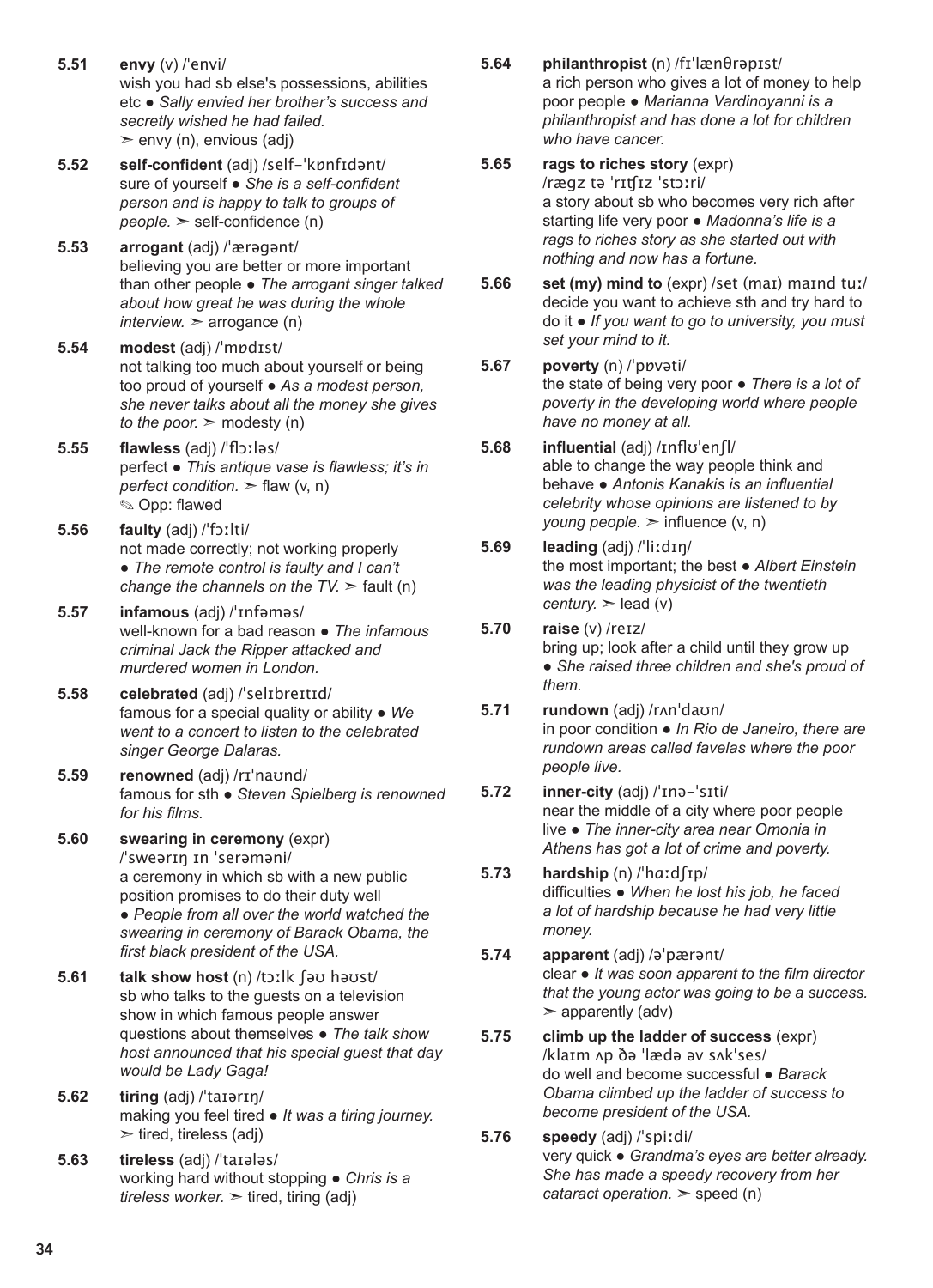- **5.77 benefit** (v) /ˈbenɪfɪt/ If you benefit from sth, you are helped by it in some way. ● *Bill benefited from the advice his father gave him about money.*  $\geq$  benefit (n), beneficial (adj)
- **5.78 boost** (v) /buːst/ increase ● *The success of her book boosted her confidence and she decided to continue writing.* ➣ boost (n)
- **5.79 ratings** (pl n) /ˈreɪtɪŋz/ a list that shows which television programmes are the most popular ● *The ratings for the talk show are always high.* ➣ rate (v)
- **5.80 ambition** (n) /æmˈbɪʃn/ desire to succeed ● *His ambition has made him a leading businessman.* ➣ ambitious (adj)
- **5.81 drive** (n) /draɪv/ determination to succeed ● *The athlete has the necessary drive to win an Olympic gold*   $\textit{median}$   $\geq$  drive (v)
- **5.82 set up** (phr v) /set ʌp/ start (a company) ● *Last century, Henry Ford set up a car manufacturing company which became one of the largest in the world.*
- **5.83 the rest is history** (expr) /ðə rest ɪz ˈhɪstri/ everyone knows what happened ● *In 1969, Apollo 11 was launched. The rest is history.*
- **5.84 rank** (v) /ræŋk/ decide the position of sb or sth on a list based on quality or importance ● *The tennis player is currently ranked third in the world.*   $\ge$  rank (n)

#### Describing people

## **Grammar** page 61

- **5.85 bring up** (phr v) /brɪŋ ʌp/ raise ● *Her grandma brought her up after her parents died*.
- **5.86 conference** (n) /ˈkɒnfərəns/ a large meeting when people with the same interests or jobs come together to discuss ● *There will be a three-day conference at the hotel next week.*

### **Listening** page 62

- **5.87 persist** (v) /pəˈsɪst (ɪn)/ continue to do sth even though it is difficult ● *Sam persisted in learning the violin and he is now in an orchestra.*  $\geq$  persistence (n)
- **5.88 give up** (phr v) /gɪv ʌp/ stop trying ● *Helena didn't give up and in the end she was able to walk again after her terrible accident.*
- **5.89 aim** (v) /eɪm/ have as a purpose ● *When she grows up, she aims to become a professional singer.*   $>$  aim (n)
- **5.90 inspire** (v) /ɪnˈspaɪə/ make sb feel that they want to do sth and can do it ● *He was inspired by Albert Einstein's work to become a physicist.*  $\geq$  inspiration (n), inspirational (adj)
- **5.91 pointless** (adj) /ˈpɔɪntləs/ with no purpose ● *Buying her a piano is pointless. She can't play it.* ➣ point (n)

# Speaking page 63

- **5.92 option** (n) /ˈɒpʃn/ sth you can choose to do or have ● *We have two options: stay here or go to a hotel.*  $\geq$  opt (v)
- **5.93 measure** (v) /ˈmeʒə/ to judge how successful, important, valuable, etc sth is ● *Teachers use tests to measure their students' progress.* ➣ measure (n)

#### **Grammar** page 63

- **5.94 willingness** (n) /ˈwɪlɪŋnɪs/
	- when you want to do sth *Her willingness to learn is amazing!*  $>$  will (n), willing (adj)
- **5.95 pay rise** (n) /peɪ raɪz/ an increase in the money you earn ● *She got a pay rise in January, so she has more money now.*
- **5.96 injure** (v) /ˈɪnʤə/ hurt ● *The footballer injured his ankle in the first five minutes of the match.*  $\geq$  injury (n), injured (adj)
- **5.97 regret** (v) /rɪˈgret/ wish you hadn't done sth ● *Sandy regrets not going to university because she can't find a well-paid job now.* > regret (n)
- **5.98 CEO** (n) /sɪ iː əʊ/ Chief Executive Officer: the person with the most authority in a large company ● *The CEO has the necessary experience to run the company.*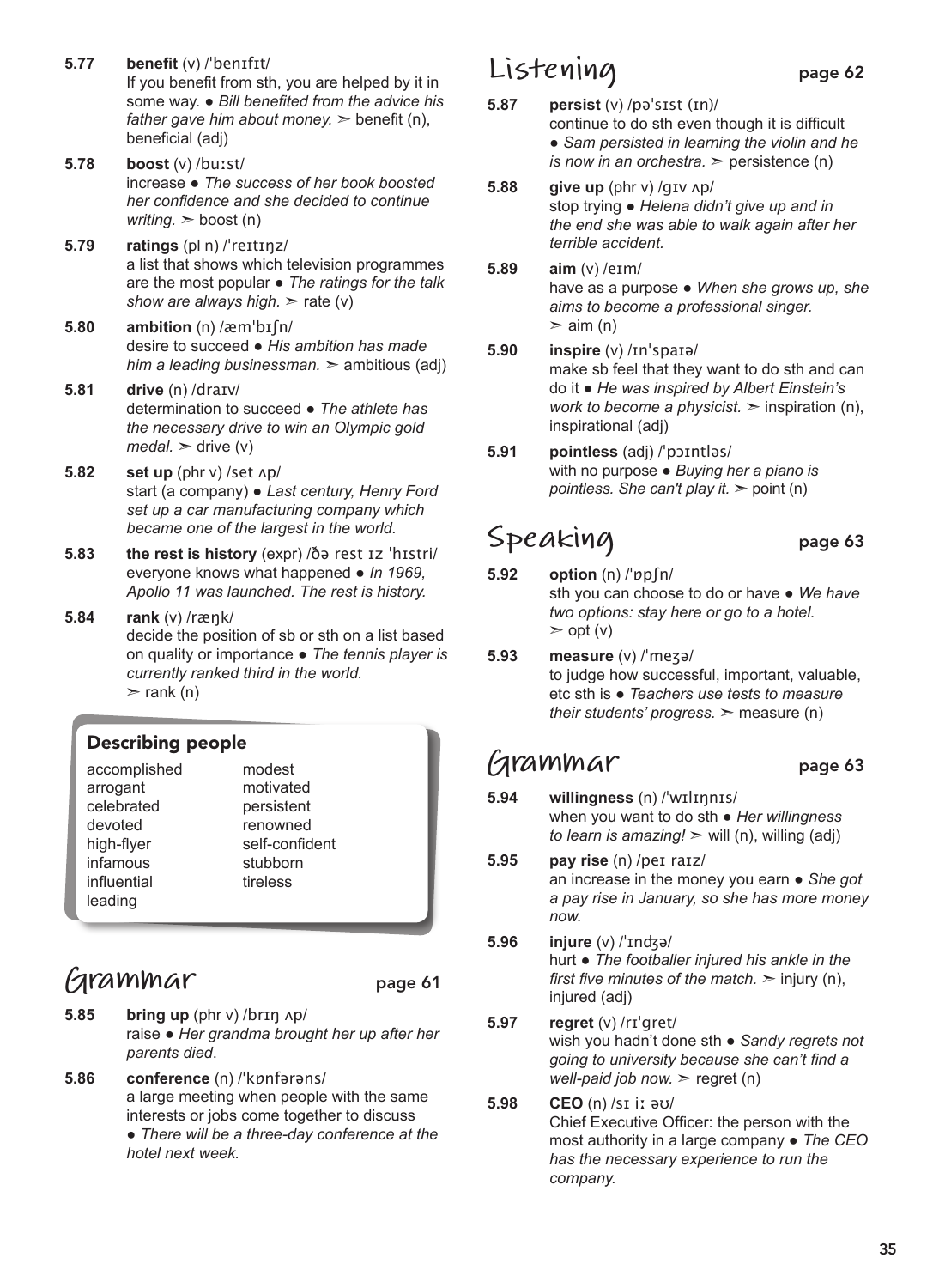- **5.99 corporation** (n) /ˌkɔːpəˈreɪʃn/ a large company or group of companies ● *She has always wanted to work for a big corporation.*
- **5.100 on a daily basis** (expr) /ɒn ə ˈdeɪli ˈbeɪsɪs/ every day ● *They meet on a daily basis.*
- **5.101 reassemble** (v) /rɪəˈsembl/ put sth together again ● *They reassembled my car at the garage after taking it apart to fix it.*
- **5.102 fellow** (adj) /ˈfeləʊ/ used to talk about sb who is similar to you in some way or in the same situation as you ● *Be nice to your fellow students, Fred.*
- **5.103 drop out (of)** (phr v) /drɒp aʊt (ɒv)/ leave a school or university before you have finished your course ● *If you drop out of school at 16, you will regret it.*
- **5.104 never look back** (expr) /nevə lʊk bæk/ become more successful after a particular success ● *After she wrote her first successful novel, Jenny never looked back and went on to write many more.*
- **5.105 fulfil** (v) /fʊlˈfɪl/ manage to do (e.g. what you hoped for) ● *He wants to be a doctor but to fulfil his dream he needs money to study.* ➣ fulfilment (n)
- **5.106 go on (to do sth)** (phr v) /gəʊ ɒn (tu)ː/ continue or move to the next thing ● *Will Smith started out as a singer and went on to become an accomplished actor.*

## **Use your English** page 65

- **5.107 go into partnership** (expr) /gəʊ ˈɪntʊ ˈpɑːtnəʃɪp/ go into business with sb else ● *My uncle went into partnership with my dad and they run their company together now.*
- **5.108 go bankrupt** (expr) /gəʊ ˈbæŋkrʌpt/ not have enough money to pay what you owe ● *Greg went bankrupt and he lost all his money and his business.*
- **5.109 do business** (expr) /duː ˈbɪznɪs/ buy and sell goods or services ● *They have a successful company and do business all over the world.*
- **5.110 do (my) best** (expr) /duː (maɪ) best/ try as hard as you can ● *She did her best and got a B in the final exam.*
- **5.111 make progress** (expr) /meɪk ˈprəʊgres/ improve ● *Tom has made progress at school and his marks are much higher.*
- **5.112 take a chance** (expr) /teɪk əˈʧɑːns/ do sth risky ● *Don't take chances with your health. If you don't feel well, see a doctor.*
- **5.113 take (my) place** (expr) /teɪk (maɪ) pleɪs/ replace sb or sth ● *When I got a better job, my old company had to find someone to take my place.*
- **5.114 from time to time** (expr) /frɒm taɪm tə taɪm/ sometimes; occasionally ● *She works in town but from time to time she works from home.*
- **5.115 promote** (v) /prəˈməʊt/ give sb a more responsible job in a company ● *Dina has been promoted from assistant editor to chief editor.* ➣ promotion (n)
- **5.116 Head of Department** (n) /hed əv dɪˈpɑːtmənt/ sb in charge of part of a company ● *The Head of Department thanked all the employees for their hard work.*
- **5.117 work (my) socks off** (expr) /wɜːk (maɪ) sɒks ɒf/ work very hard ● *Tina worked her socks off before the exams studying until late every night.*
- **5.118 set (my) sights on** (expr) /set (maɪ) saɪts ɒn/ aim for ● *The runner has set his sights on the gold medal, which is why he is training so hard.*
- **5.119 set the world on fire** (expr) /set ðə wɜːld ɒn faɪə/ have a big effect; be very successful ● *The Beatles' music set the world on fire in the 60s. It changed the music industry.*
- **5.120 up and coming** (adj) /ʌp ənd ˈkʌmɪŋ/ showing signs of being successful ● *The up and coming young actor gave an excellent performance.*
- **5.121 industry** (n) /ˈɪndəstri/ the companies and people involved in producing a particular type of thing or providing a particular service ● *Greece has a big tourist*   $industry.$   $\geq$  industrial (adj)
- **5.122 throw in the towel** (expr) /θrəʊ ɪn ðə taʊəl/ give up ● *After years of trying to become a famous actor, Peter threw in the towel and opened a café.*
- **5.123 target** (n) /ˈtɑːgɪt/ goal ● *My target is to save enough money for*   $a$  *laptop.*  $\geq$  target (v)
- **5.124 admit** (v) /ədˈmɪt/ agree that you did sth bad or that sth is bad is true ● *The director admitted that the film he had made was a flop.*
- **5.125 defeat** (n) /dɪˈfiːt/ failure to win ● *We were disappointed by the team's defeat in the final.*  $\geq$  defeat (v)
- **5.126 let alone** (expr) /let əˈləʊn/ not to mention ● *Few people become famous, let alone incredibly wealthy.*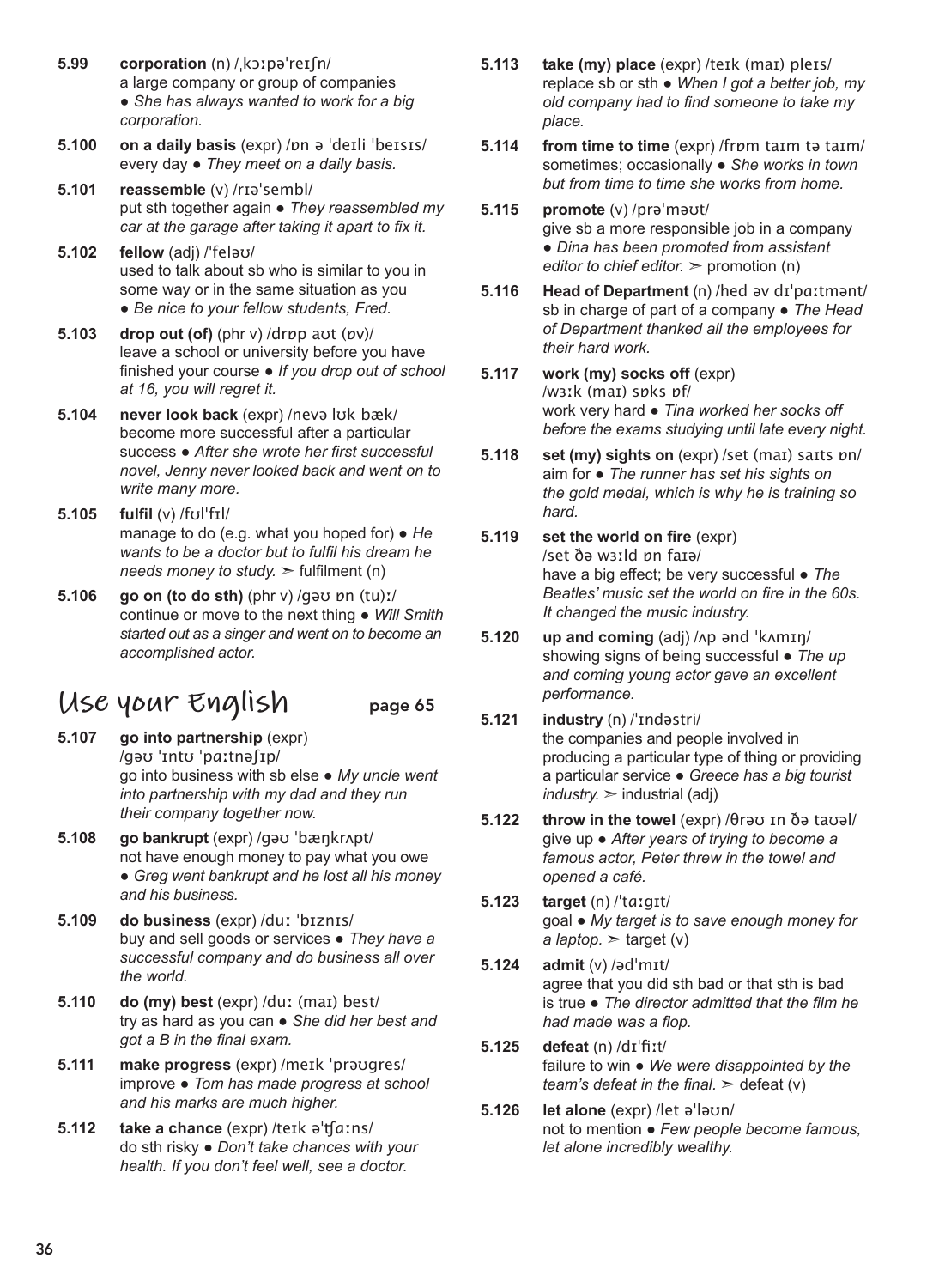- **5.127 founder** (n) /ˈfaʊndə/ sb who establishes an organisation, a school, etc ● *Paul Allen and Bill Gates are the founders of the company Microsoft.*   $\ge$  found (v)
- **5.128 social networking site** (n) /ˈsəʊʃl ˈnetwɜːkɪŋ saɪt/ a website where you can socialise with people ● *Facebook is the most popular social networking site online.*
- **5.129 publish** (v) /ˈpʌblɪʃ/ prepare and print a book, magazine, etc in order to sell it ● *His first book was published in*   $1998.$   $\geq$  publisher (n), publication (n)
- **5.130 include** (v) /ɪnˈkluːd/ have sth or sb as one part of a whole ● *Does the price of the room include breakfast*?  $\geq$  including (prep)
- **5.131 staff** (n) /stɑːf/ all the people who work in a place ● *The hotel staff were very friendly.*
- **5.132 computerise** (v) /kəmˈpjuːtəraɪz/ use a computer to store data, to control the way sth is done, etc ● *Many card games have been computerised so you can play them on your PC.* ➣ computer (n)
- **5.133 spread** (v) /spred/ reach a larger number of people ● *The use of computers has spread quickly over the last 25 years.*

#### **Writing: an opinion essay** pages 66–67

- **5.134 can't be bothered** (expr) /kɑːnt bi ˈbɒðəd/ not interested enough to make the effort to do sth ● *I want to go to the concert, but I can't be bothered to buy a ticket!*
- **5.135 get on in life** (expr) /get ɒn ɪn laɪf/ be successful ● *Hard work and a pleasant personality will help you to get on in life.*
- **5.136 after all** (expr) /ˈɑːftər ɔːl/ used when you are giving a reason or explaining sth ● *Don't apologise. After all, it wasn't your fault.*
- **5.137 what's the point (in)** (expr) /wɒts ðə pɔɪnt ɪn/ used when you are not sure or convinced of the aim or purpose of sth ● *What's the point in getting angry?*
- **5.138 set (myself) a target** (expr) /set (maɪˈself) ə ˈtɑːgɪt/ have an aim ● *Kate set herself a target of learning Chinese in two years so she could go to China.*
- **5.139 to my mind** (expr) /tə maɪ maɪnd/ in my opinion ● *It was a good idea, to my mind.*
- **5.140 at the end of the day** (expr) /ət ði end əv ðə deɪ/ used to talk about what you think is the most important thing about a situation, after considering everything ● *At the end of the day, it's his money, not ours.*
- **5.141 privileged** (adj) /ˈprɪvəlɪʤd/ with advantages because of position or wealth ● *He comes from a privileged background, so life is easy for him.*  $\ge$  privilege (n)
- **5.142 upbringing** (n) /ˈʌpbrɪŋɪŋ/ the way your parents look after you and teach you to behave when you are growing up ● *Freda had a very strict upbringing and she was never allowed to go out with her friends.*  $\triangleright$  bring up (phr v)
- **5.143 exclusive** (adj) /ɪksˈkluːsɪv/ If sth is exclusive, it is so expensive that not many people can afford to use or buy it. ● *She goes to an exclusive girls' school.*  $\ge$  exclusivity (n)
- **5.144 entire** (adj) /ɪnˈtaɪə/ whole ● *He lost his entire fortune at the casino and now has nothing.* ➣ entirely (adv)
- **5.145 real estate** (n) /riːəl ɪsˈteɪt/ the business of selling houses or land ● *Jeff works in real estate, so he can find you a nice house.*
- **5.146 remarkable** (adj) /rɪˈmɑːkəbl/ unusual and surprising ● *It's a remarkable discovery!*
- **5.147 turn of events** (expr) /tɜːn əv ɪˈvents/ the way a situation develops ● *It was a surprising turn of events.*
- **5.148 entrepreneur** (n) /ɒntrəprəˈnɜː/ sb who starts a business in order to make money ● *Mark Zuckerberg is the successful entrepreneur who started Facebook.*
- **5.149 inherit** (v) /ɪnˈherɪt/ receive money, property etc from sb after they have died ● *Fred inherited his mother's house when she died.*  $>$  inheritance (n)
- **5.150 apply (to)** (v) /əˈplaɪ tuː/ concern; be about sb or sth ● *The new law only applies to students over the age of sixteen.*
- **5.151 let's face it** (expr) /lets feɪs ɪt/ let's be honest ● *Let's face it, you're terrible at singing, so you'll never win the talent contest.*
- **5.152 the way I see it** (expr) /ðə ˈweɪ ˈaɪ ˈsiː ɪt/ in my opinion ● *The way I see it, he was right.*
- **5.153 counterargument** (n) /ˌkaʊntəˈɑːgjʊmənt/ an opposing argument ● *If you disagree with her, you need to come up with some good counterarguments.*